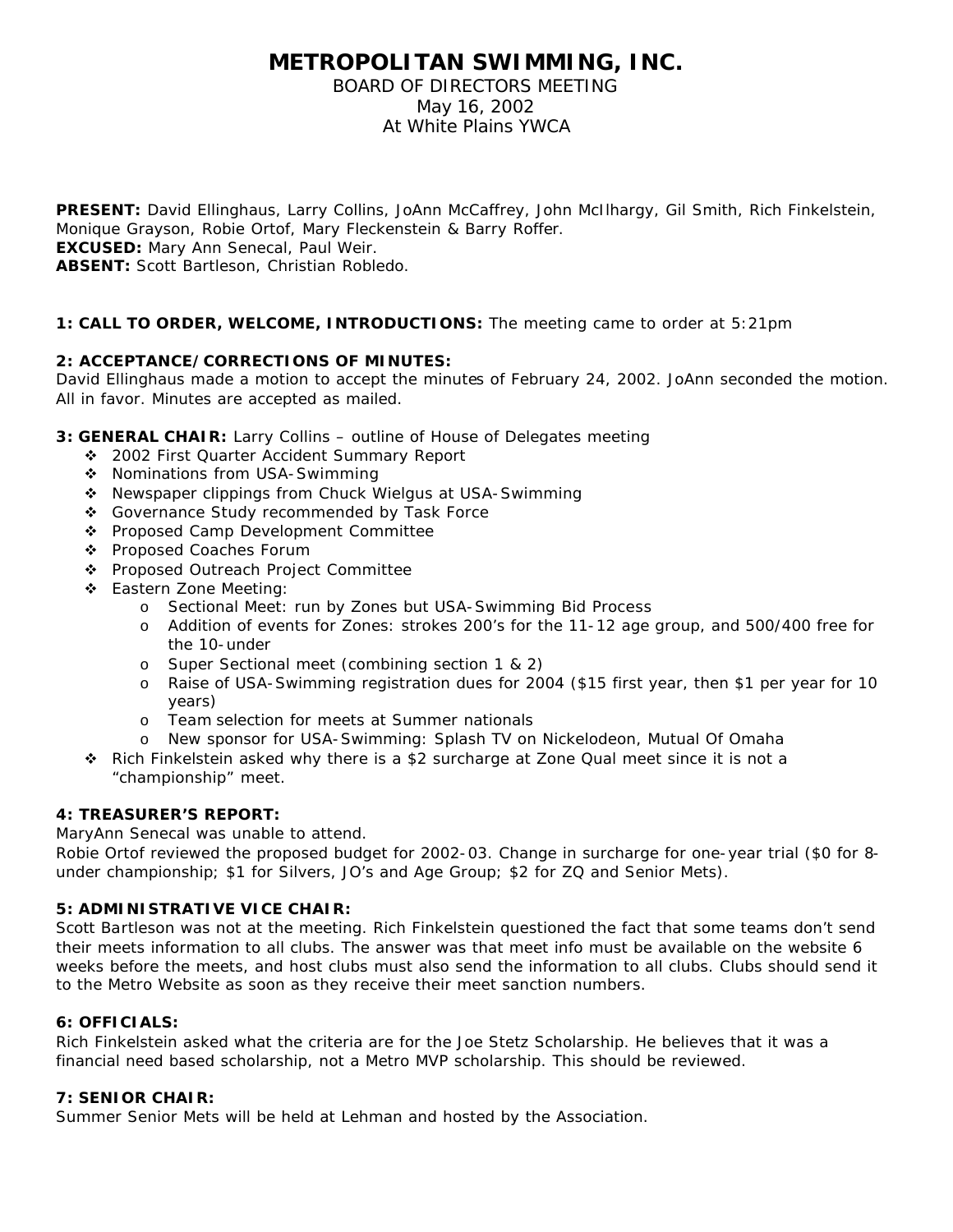### **8: AGE GROUP CHAIR REPORT:** John McIlhargy

- $\div$  Camp program: Mac will get people for the committee.
- v Zones: everything is set for the summer Zones in Buffalo.
- $\div$  Zones 2001: Metro does owe money to the hotel in Maryland. Two bills were not included with the rest and they will be paid right away.

## **9: COACHES' REPRESENTATIVE:** Gil Smith

No report at this time

## **10: ATHLETES' REPRESENTATIVE:**

The athletes' representatives were absent.

## **11: ZONE TEAM COORDINATOR:** Barry Roffer

Everything is set for Summer Zones

## **12: REGISTRATION COORDINATOR:** Barry Roffer

Barry said that Brad thanks everyone at Metro.

# **Coaches: please update your credentials. 2 nd year coaches must pass the test in order to re-register.**

## 13: TECHNICAL PLANNING: David Ellinghaus

David thanked Larry for nominating him for the 2002 Phillips Petroleum Company Outstanding Service Award. He received the award and said that it was very nice! Congratulations, David.

The bid meeting will take place tonight, at the House of Delegates meeting.

Technical Planning has been looking at the Metropolitan short-course championship schedule to determine whether our present format is the best for our athletes.

- \* The current format allows our swimmers the opportunity to progress from one level to the next.
- $\div$  The current format has led to a consistently strong zone team. The ZQ meet also minimizes the administrative load of the zone team coordinator.
- v Both the JO's and ZQ meet have consistently produced a high number of NAG Top 16 reportable times.

v Both the JO's and ZQ meet have proven to be manageable under the current format. However:

- $\div$  Holding JO's in mid-February means no championship meet in March with relays.
- $\cdot \cdot$  The current format takes some of the excitement out of JO's.
- $\div$  The current format requires us to place Silvers the first weekend of February, offering less preparation time after the December holidays.
- $\div$  The current format means an additional weekend at a meet for athletes, coaches, parents. However, when JO's and ZQ were combined in the past, the meet has proven to be too large and almost unmanageable.

### **Options**:

- $\div$  1: Maintain our current format based on progression. The format allows us to keep the 15-18 age group in both JO's and ZQ meet. The issue of whether a swimmer aging up prior to Zones may swim finals in his/her current age group at ZQ meet must be answered.
- v 2: Combine JO's and ZQ into one meet in March. Prelims/Finals for 11-12 and 13-14. Timed finals for 10&under. The 15-18 age group would be removed from this meet. Swimmers aging up between JO/ZQ and Zones would have the option of swimming in their current age group for the entire meet (including finals) or of swimming up for the entire meet. (Swimmers would be allowed to swim in their current age group for relays even if they swim up in their individual events.) The zone team for 15-18 would be selected from *proven* times submitted to the Metro office no later than the weekend of the JO/ZQ meet. The window of opportunity would be from December 1 of the current short course season through the JO/ZQ weekend.

### 14: SAFETY COORDINATOR: JoAnn McCaffrey

Nothing much at this time.

**15: SWIM-A-THON:** Rich Finkelstein Nothing much at this time.